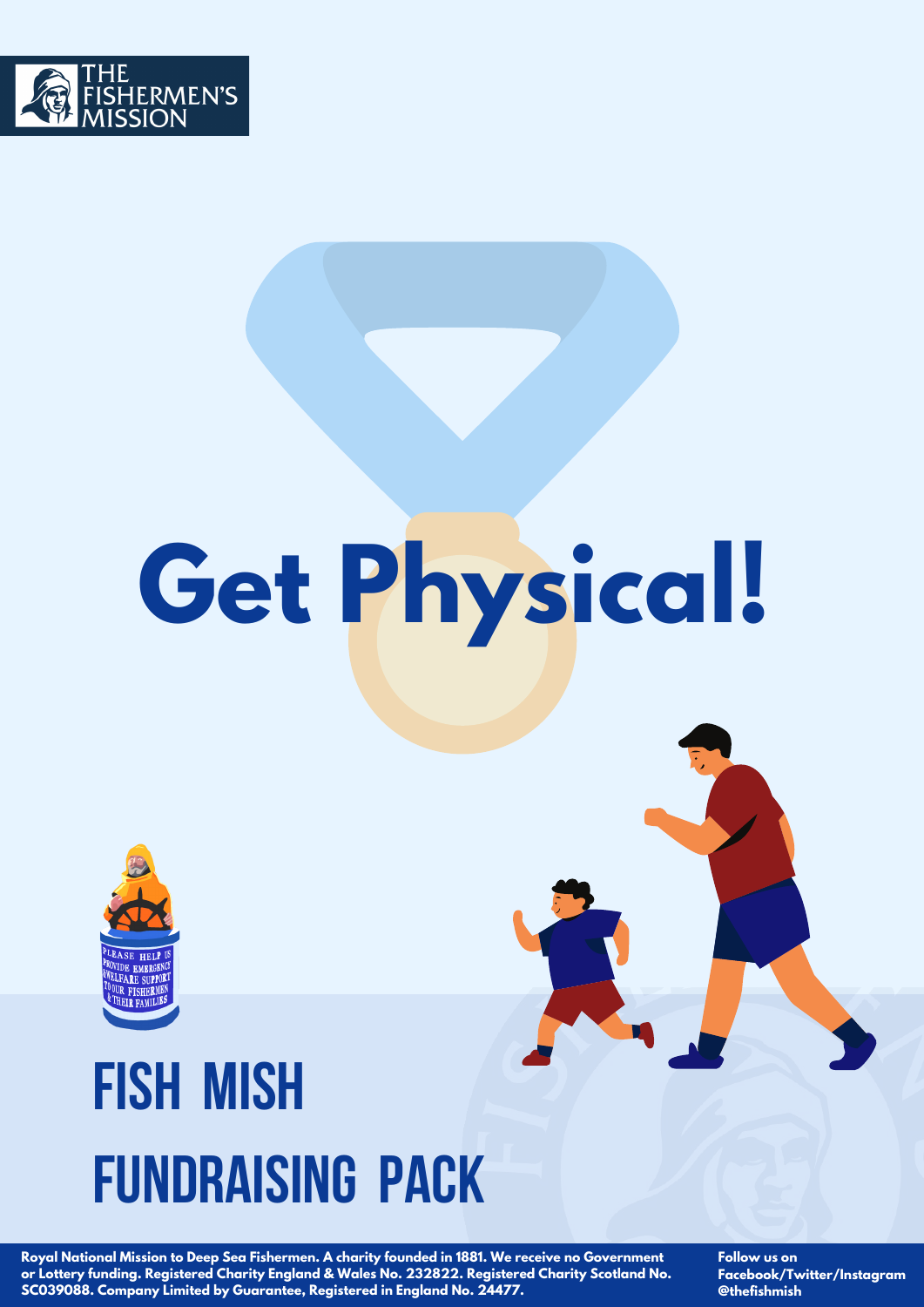**Do you enjoy the feeling of accomplishment after a jog?**

7

**Are you a keen sportsperson, or just getting into fitness?**

**It doesn't matter what level of activity you feel you're at, enthusiasm is all we need!**



**while fundraising to support the Fish Mish?**

> **This pack will provide an outline of how to run a fitness-based fundraiser.**

**If you plan to start a fundraiser, feel free to email enquiries@fishermensmission.org.uk and let us know your big plans we love to hear your stories, and can offer you support!**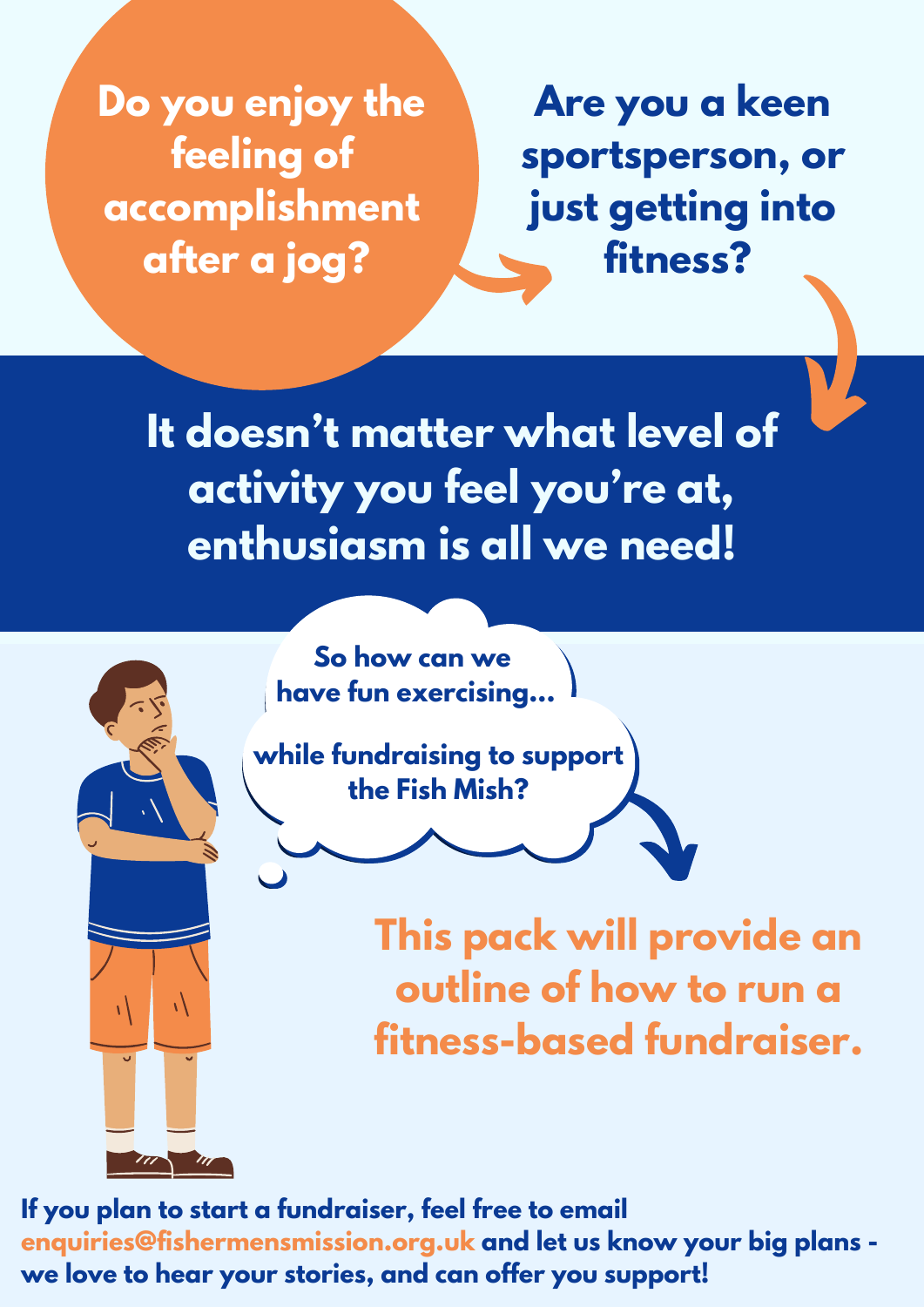## **The Nitty Gritty...**



**- choose an activity! Are you a rower/runner/ First swimmer/cyclist/dancer/roller skater...?**

**Next - choose <sup>a</sup> goal! Examples include...**

**Completing X miles/steps in X weeks.**

**Climbing the height of \*insert famous mountain here\* on a cross-trainer.**

> **Exercising to get fit, stay healthy, or for a religious/spiritual festival such as Lent.**

**"We're asking our local community to each walk 100 miles for the Fish Mish."**

> **"For 1 month, I'll be dancing in my kitchen for 30 minutes a day."**

**Host a one-day event - you could sell tickets, or have a donations bucket.**

**Compete with your colleagues at work!**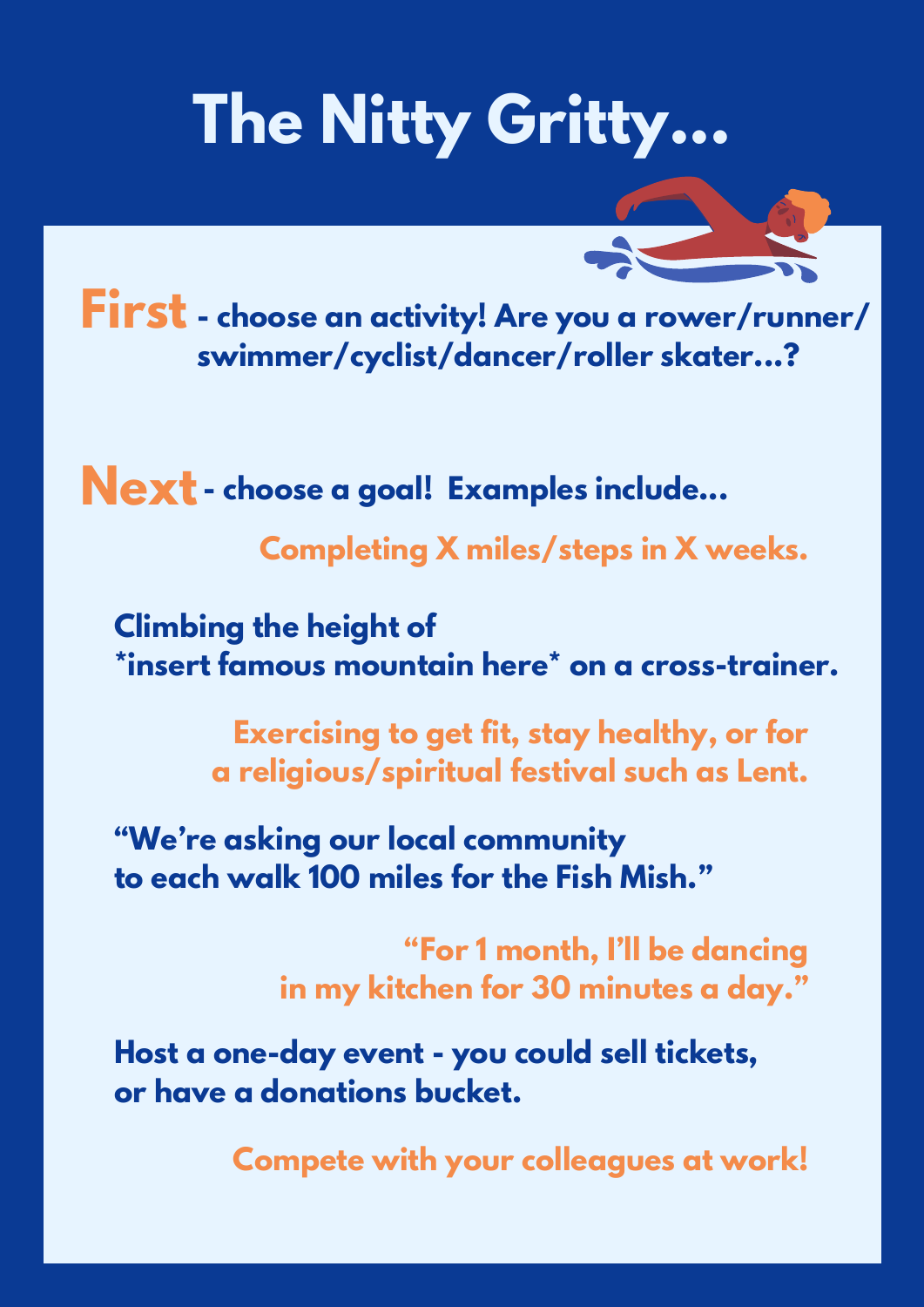**Then decide whether this is something you want to do yourself, or as a team.**

## **After that, what are the next steps?**



## **1. Chose a start date/duration!**

**We've found that shorter fundraisers, of around 2 weeks, tend to work well - but if you're feeling extra fit, carry on for as long as you like!**

**2. Set up a fundraising page:**

**If you plan to ask family and friends to support you, click 'Start Fundraising' on the Fish Mish JustGiving site to create your fundraising page. You can set a fundraising goal, write your story, and upload a fun cover photo! https://www.justgiving.com/**





**If you plan to host a ticketed event, decide the ticket price, and advertise it to your local community.**